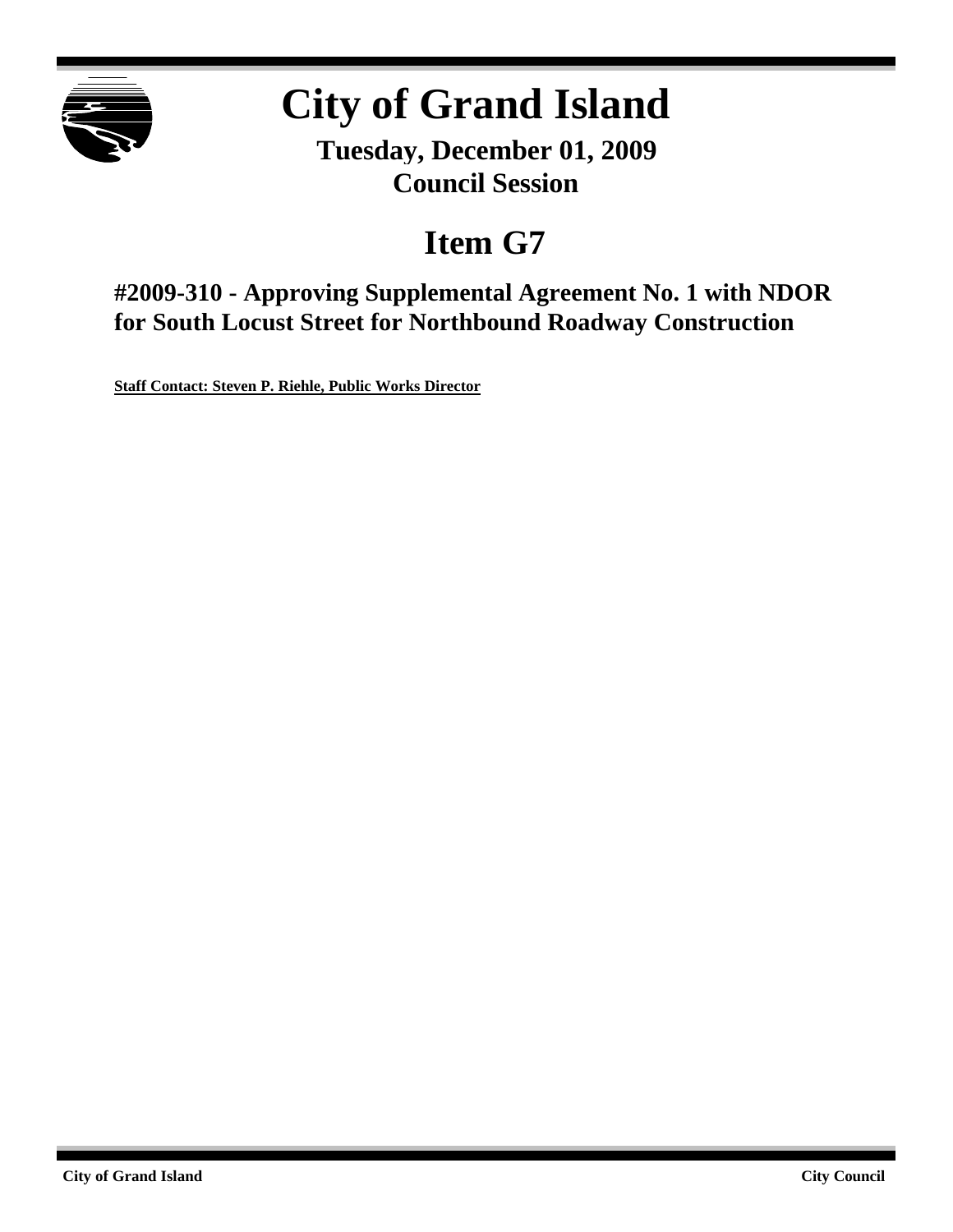### **Council Agenda Memo**

| <b>From:</b>    | Steven P. Riehle, Public Works Director                                                                            |  |  |
|-----------------|--------------------------------------------------------------------------------------------------------------------|--|--|
| <b>Meeting:</b> | December 1, 2009                                                                                                   |  |  |
| Subject:        | Approving Supplemental Agreement No. 1 with NDOR<br>for South Locust Street for Northbound Roadway<br>Construction |  |  |
| Item $\#$ 's:   | $G-7$                                                                                                              |  |  |
| $Presenter(s):$ | Steven P. Riehle, Public Works Director                                                                            |  |  |

#### **Background**

All agreements must be approved by the City Council. The Nebraska Department of Roads (NDOR) and the City of Grand Island entered into a program agreement for the above project. The agreement was executed by the City on June 14, 2007 and by the State on June 19, 2007 and provided for the paving of the northbound lanes on South Locust Street.

The plans, specifications and estimates (PS&E) package for the paving project was hand delivered to the NDOR on Friday, September 25, 2009. The NDOR is reviewing the PS&E packing in preparation for an anticipated February or March 2010 bid letting.

The City has requested that the paving project for the northbound lanes be completed before the 2010 State Fair. Public Works Administration believes there is enough time to complete the project as long as the environmental restrictions placed on the project do not hold up the contractor.

#### **Discussion**

Supplemental Agreement Number 1 for this project was approved at the July 28, 2009 council meeting. This supplemental agreement allowed for Federal Stimulus Funds to be used toward the construction phase of the project modified the estimated project cost and updated the bid letting responsibilities.

During the time the City signed the supplemental agreement and the NDOR received the agreement to sign an additional item regarding the naming of a Responsible Charge has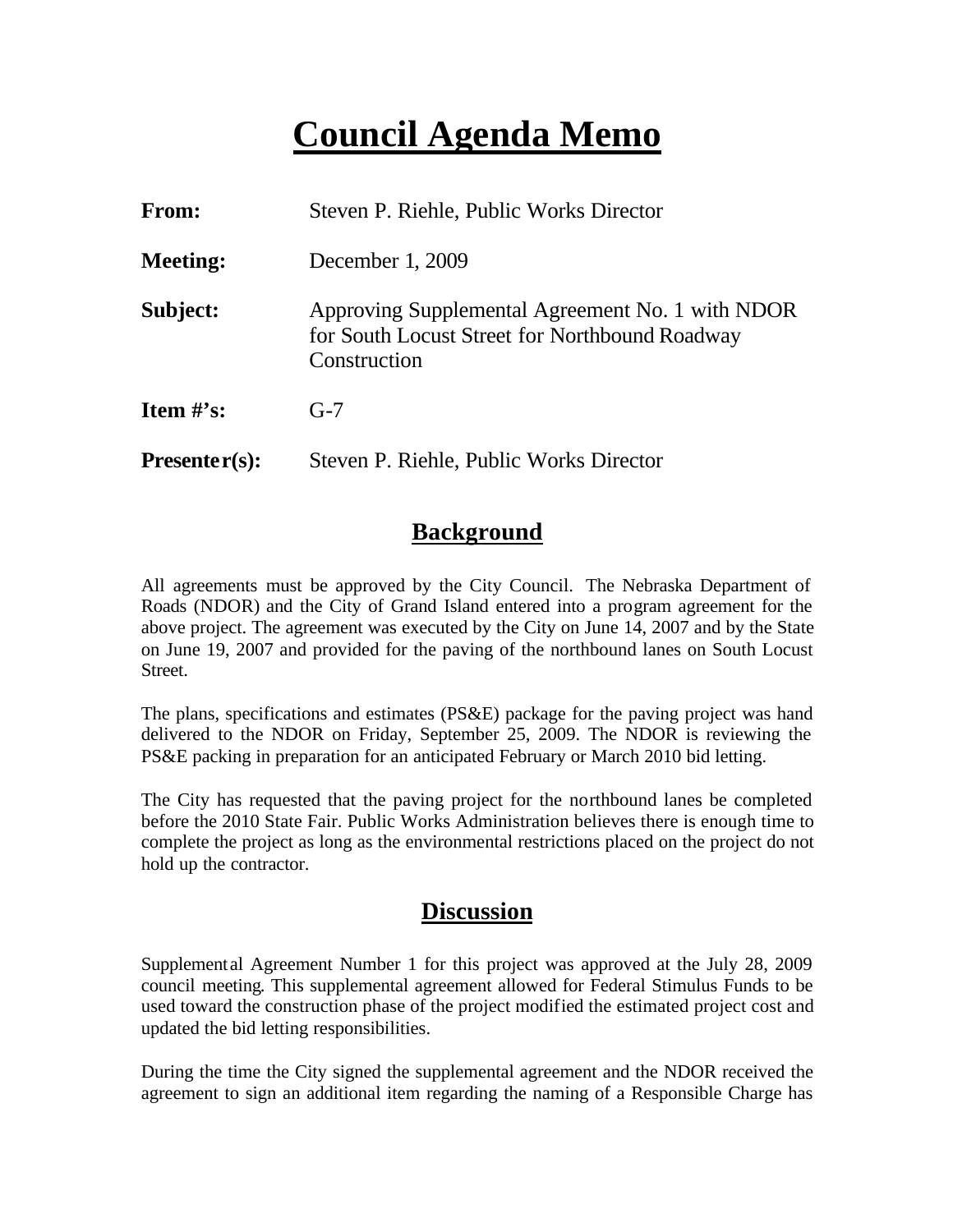arisen. The NDOR did not fully execute the supplemental agreement and sent a new supplemental agreement on November 16, 2009. The new one replaces the one that was approved by council in July 2009.

#### **Alternatives**

It appears that the Council has the following alternatives concerning the issue at hand. The Council may:

- 1. Move to approve
- 2. Refer the issue to a Committee
- 3. Postpone the issue to future date
- 4. Take no action on the issue

#### **Recommendation**

Public Works Administration recommends that the Council approve a resolution authorizing the Mayor to sign the agreement.

#### **Sample Motion**

Move to approve authorization for the Mayor to sign the agreement.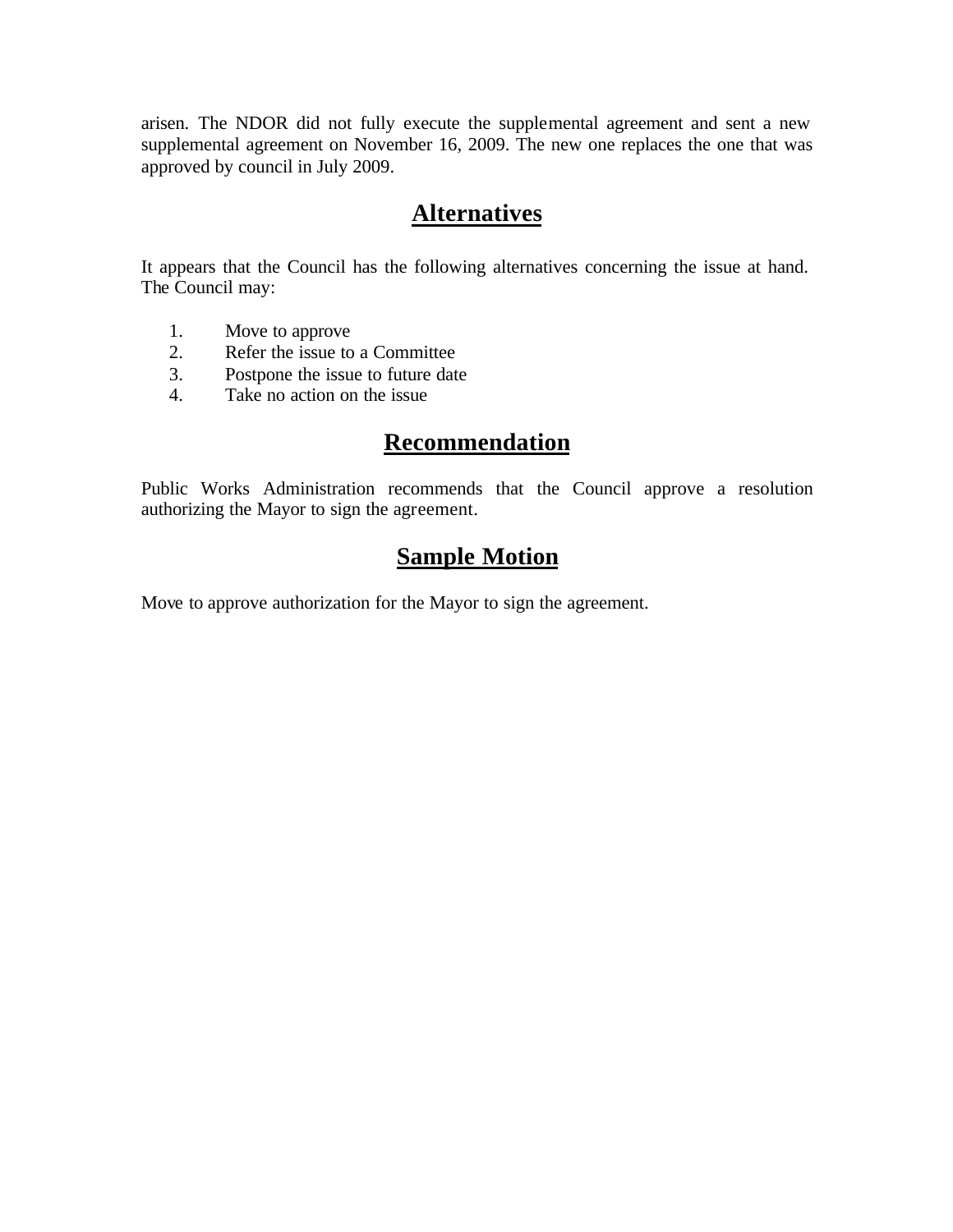# SUPPLEMENTAL AGREEMENT NO.  $\overline{a}$

STATE OF NEBRASKA DEPARTMENT OF<br>CITY OF GRAND ISLAND<br>PROJECT NO. URB-2235(5)<br>CONTROL NO. 42519<br>LOCUST STREET NORTH OF I-80 (NB) **ROADS** 

Q, Grand Island, Nebraska hereinafter referred to as the "City", and the State of Nebraska THIS SUPPLEMENTAL AGREEMENT, made and entered into by and between the Qity

collectively as the "Parties" Department of Roads, hereinafter referred to as the "State", and hereinafter referred ส

**WITNESSETH:** 

and 2002 and by the State June WHEREAS, the Parties hereto entered into an agreement executed by the 19, 2007 providing for the construction of Project No. URB-2235(5), City June  $\frac{1}{4}$ 

wolls に<br>この estimated project cost and update the bid letting responsibilities, and Federal Stimulus Funds to be used toward the construction phase of the project, modity WHEREAS, it now becomes necessary that the original agreement be supplemented  $\vec{a}$ 

Administration, in compliance with Federal Laws pertaining thereto, and Reinvestment Act (ARRA) Funds by the Department of Transportation, WHEREAS, this project has been designated as being eligible for American Recovery and Federal Highway

project meets the requirements of ARRA, and the funds provided by ARRA to create jobs, promote economic growth and certifies that this WHEREAS, the City certifies that it has been designated for ARRA funds and will use

and Federal Surface Transportation Program funds will be used for eligible preliminary engineering Right-of-Way, and WHEREAS, ARRA funds cannot be used for preliminary engineering or Right-of-Way

tunds construction, and authorized occurred after February 17, 2009, then it is eligible for ARRA ARRA funds and will be 100 percent City funds. and WHEREAS, any eligible utility work authorized prior to construction will not be eligible If eligible utility work is authorized with the ਰ੍ਰੇ

specifications, supervised by degree Federal-Aid projects, of supervision and inspection as projects constructed under a contract let and directly WHEREAS, Federal regulations provide that the State shall have the responsibility for all  $\ddot{\vec{r}}$ and State and will be responsible for insuring that such projects receive the and that the project is completed in conformity with approved plans and same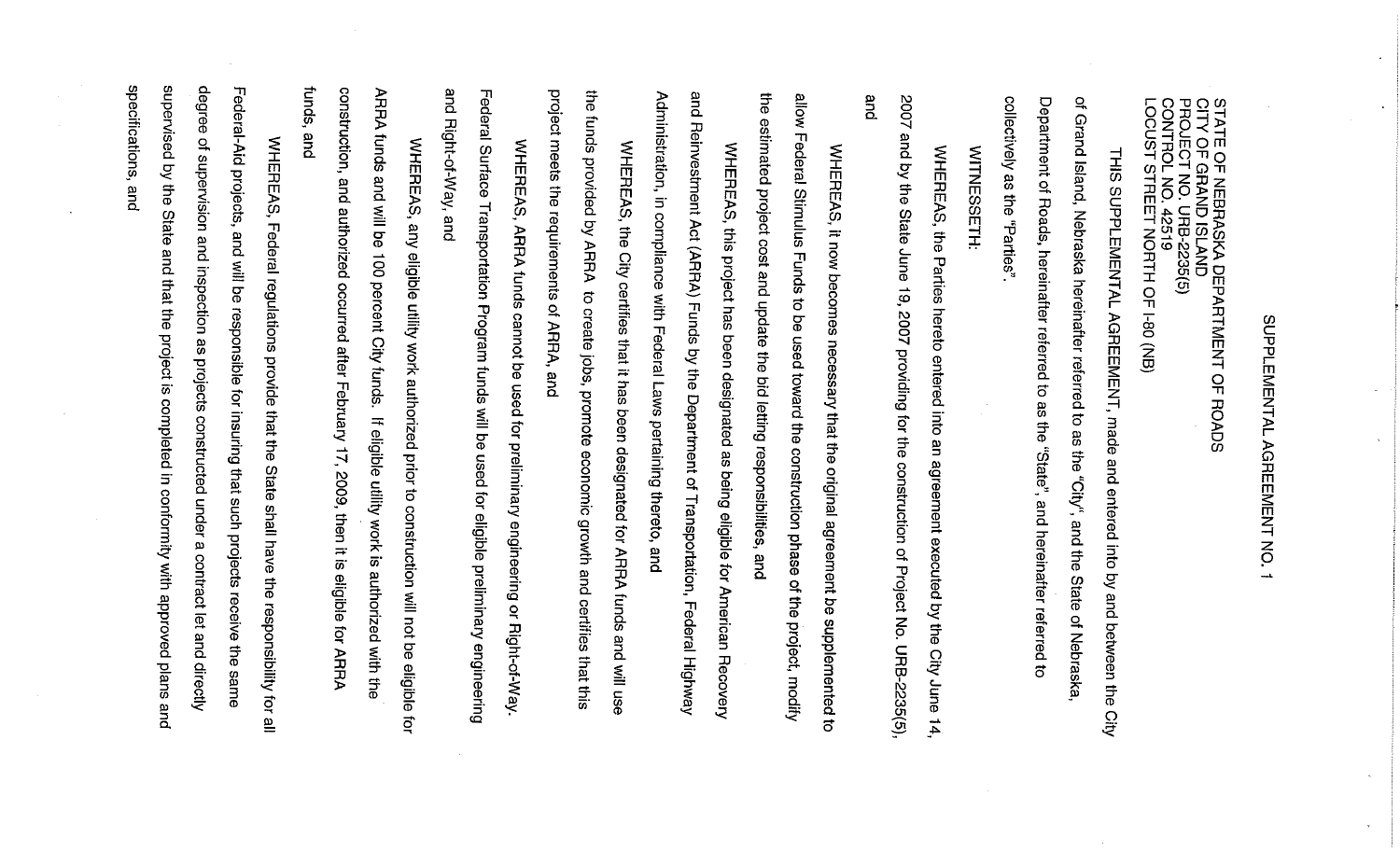| the project have adequate supporting documentation filed in an organized fashion, and                                                           |
|-------------------------------------------------------------------------------------------------------------------------------------------------|
| WHEREAS, this project has been designated as a full Federal oversight project, and                                                              |
| WHEREAS, ARRA funds used for construction will be capped at the award amount with                                                               |
| no matching funds required. Any charges for construction beyond the capped ARRA amount                                                          |
| will be 100 percent City funds, and                                                                                                             |
| WHEREAS, ARRA funds will be used for construction engineering and ARRA audits with                                                              |
| no matching funds required, and                                                                                                                 |
| WHEREAS, City understands that this agreement and the receipt of ARRA funds are                                                                 |
| expressly conditioned on (1) City's fulfilling all federal and state requirements for the project to                                            |
| be eligible for ARRA funding, (2) there being sufficient remaining ARRA funds available for this                                                |
| project, when eligibility is established, and (3) FHWA authorization of ARRA funding tor this                                                   |
| project, and                                                                                                                                    |
| WHEREAS, it is the desire of the City that the project be constructed under the                                                                 |
| designation of Project No. URB-2235(5), as evidenced by the Resolution of the City Council                                                      |
| dated the<br>day of<br>-, 20<br>- attached and identified as EXHIBIT "A' and                                                                    |
| made a part of this agreement, and                                                                                                              |
| WHEREAS, the City is responsible for any costs not paid for by Federal funds                                                                    |
| Locust Steet Noth of 1-80 (NB)<br>Control No. 42519<br>Project No. URB-2235(5)<br>$\mathbf r$<br>Σ,<br>Agreement No. XL0727<br>Supplement No. 1 |

and receive bids for the project and will pay all eligible project costs directly to the consultants and contractors, and WHEREAS, the State and the City agree that the State will advertise, conduct a letting

as "Responsible Charge" (RC) for the subject Federal-aid Transportation project, and WHEREAS, the City has designated an available fully-qualified public employee to act

as an RC for the Federal-aid Transportation project, and WHEREAS, the RC has successfully completed training required by the State to serve

from Federal-aid Transportation project funding, and planning through post-construction activities and maintain the project's eligibility for WHEREAS, the RC will be in day-to-day responsible charge of all aspects of the project,

order for this Federal-aid transportation project to be eligible for Federal funding, and WHEREAS, the City understands that it must comply with all terms of 23 C.F.R. 635.105

the project have commitments remain eligible for Federal funding, and (4) decisions made and actions taken for aspects of the project from planning through construction activities, including all environmental inspection, (2) the project is constructed in compliance with the plans and specifications, (3) all minimum, (1) the project receives independent and careful development, supervision and WHEREAS, the City will support the RC and is ultimately responsible to ensure that, at a adequate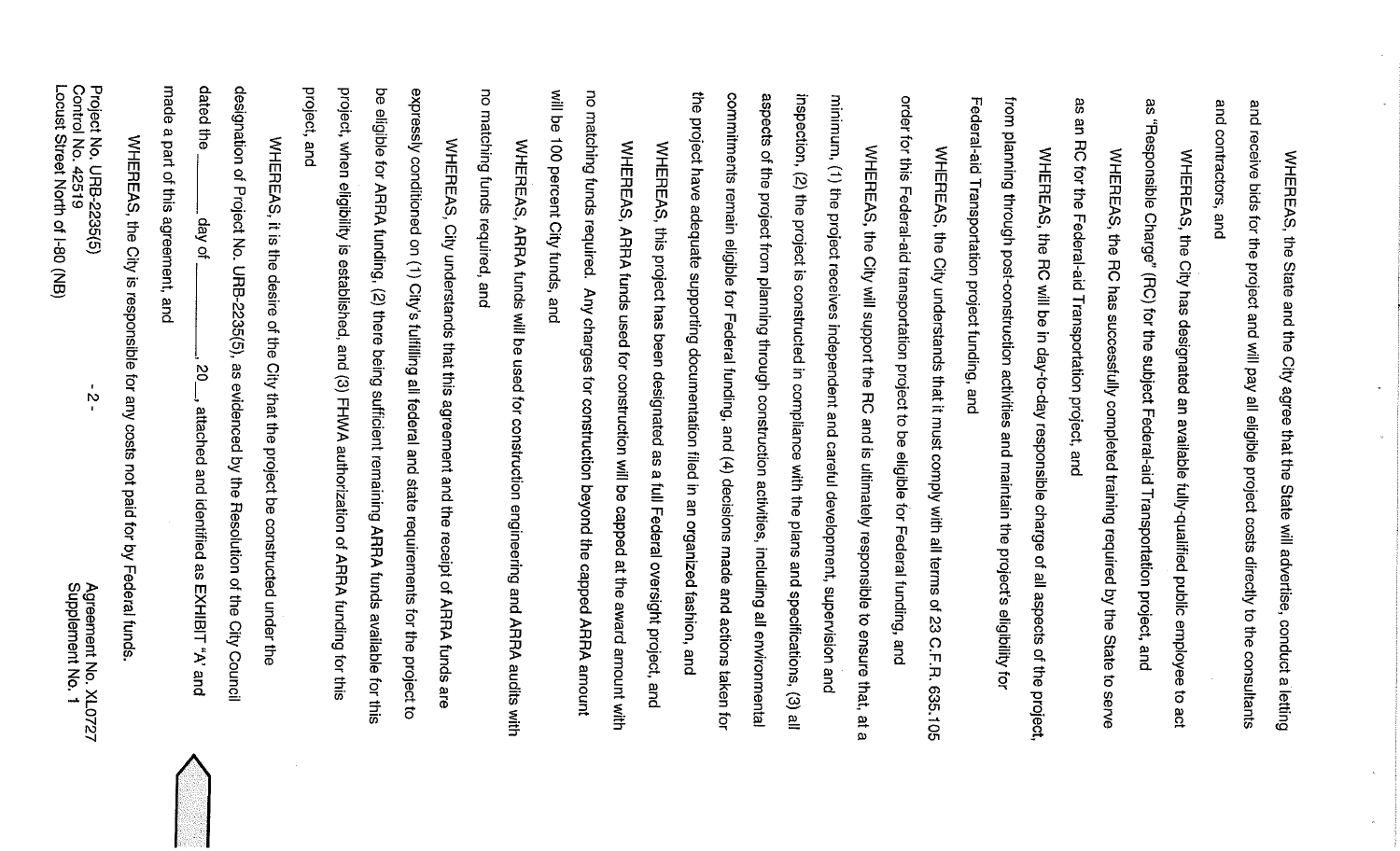SECTION<sub>1</sub> NOW THEREFORE, in consideration of these facts, the Parties hereto agree as follows: **Definitions.** For purposes of this agreement, the following definitions will apply:

list of qualified Local Public Agency "Responsible Charge" (RC's). training courses and who has met the other requirements necessary to be included on the State Fully Qualified means a person who has satisfactorily completed all applicable State

prove outside private consulting services, or is employed by any private entity, unless that person can employees of the employing entity. A person is not a full-time employee if that person provides and is afforded all the benefits of full-time employees as that phrase is applied to other to the State in advance, that employee's non-public employment is in a field unrelated Full-Time Public Employee means a public employee who meets all the requirements ಕ

any aspect of the project for which Federal-aid is sought.

quasi-public functions by the State and approved by the Federal Highway Administration (FHWA), as fulfilling public designated by statute as public or quasi-public, or entity included on a list of entities determined political subdivision, a Native American tribe, a school district, another entity that is either Public Employee means a person who is employed solely by a county, a municipality, ă <u>ന</u>

RC will present this project to the FHWA for its approval **SECTION 2.** that RC may delegate or contract certain technical tasks associated with the project so long as stakeholders, making decisions, and actively monitoring project construction. It is understood various tasks; it means active day-to-day involvement in identifying options, working directly with point-of-contact for the project. Responsible charge does not mean merely delegating the all environmental commitments. The RC is the day-to-day project manager, and the City's aspects of the Federal-aid project from planning through construction project activities, including and has actual day-to-day working knowledge and responsibility for all decisions related to all actively manages and represents the owner's interests in the delegated technical tasks Responsible Charge means the public employee who is fully empowered by the City This project has been designated as a full Federal oversight project and the State

**SEC** TION<sub>3</sub> Responsible Charge (RC)

 $\blacktriangleright$ The City designates David Goedeken as RC for this project

 $\overline{\mathbf{u}}$ Duties and Assurances of the City for this project.

 $\overline{\phantom{a}}^{\phantom{a}}$ The City has authorized and fully empowered the RC to be in day-to-day responsible charge of the subject Federal-aid project; this does not mean merely supervising,

overseeing or delegating various tasks, it means active day-to-day involvement in the

 $\omega$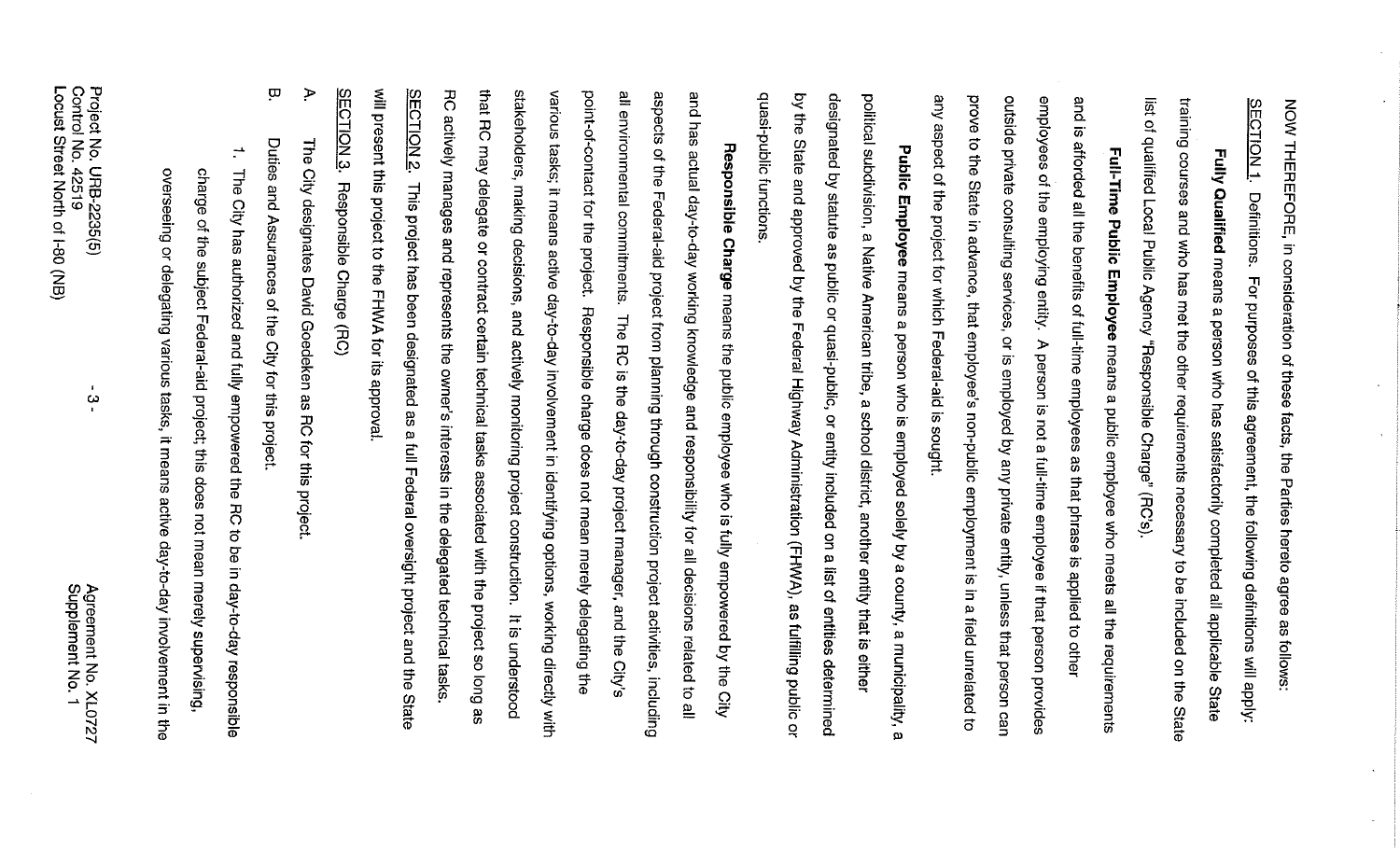and decision making project including identifying issues, investigating options, working directly with stakeholders,

- $\mathbf{N}$ The RC is a full-time employee of the City
- $\omega$ **The RC** RC is fully qualified and has successfully completed required training to serve 9S an
- $\blacktriangle$ planning through post-construction activities, remain eligible for Federal-aid highway project duties associated with the project, including ensuring that all aspects of the project, from The City shall allow the RC to spend all time reasonably necessary to properly discharge all
- $\sigma$ The City shall not assign other duties to the RC that would affect their ability to properly carry out the duties set out in this agreement.
- $\infty$ RС The City shall provide necessary office space, materials and administrative support for the
- $\mathbf{N}$ funding control of the RC concerning the acts necessary for making the project eligible for Federal The City shall fully cooperate with, support and not unreasonably interfere with day-to-day
- $\infty$ **The** to Federal-aid transportation projects, including, but not limited to, all applicable requirements of 23 CFR 635.105 assist the RC in complying with all Federal and State requirements and policies applicable City shall take all necessary actions and make its best good faith efforts to comply and
- $\circ$ State must meet under 23 CFR 635.105 that the RC's work on the project would be deemed to meet the same standards that the The City agrees to take all necessary actions and make its best good faith efforts to ensure
- $\vec{0}$ The City shall comply with the conflict-of-interest requirements of 23 CFR 1.33
- $\frac{1}{1}$ require ten phases, the City shall, within one day or sooner if possible, notify verbally and in writing the State's LPD Quality Management Engineer, the LPD Project Coordinator, and the State designated RC becomes no longer assigned to the project in the letting or construction the City shall replace the RC no later than thirty calendar days or sooner if possible. If the LPD Quality Management Engineer and the LPD Project Coordinator; after such notification If the designated RC becomes no longer assigned to the project during the design phase, District Representative; after such notification, the City shall replace the RC no later than the City shall, within one day or sooner if possible, notify verbally and in writing the State's calendar days or sooner if possible. During any of the project phases, the State will the City to sign a supplemental agreement designating the replacement RC

 $\ddot{ }$ 

Agreement No. XL0727<br>Supplement No. 1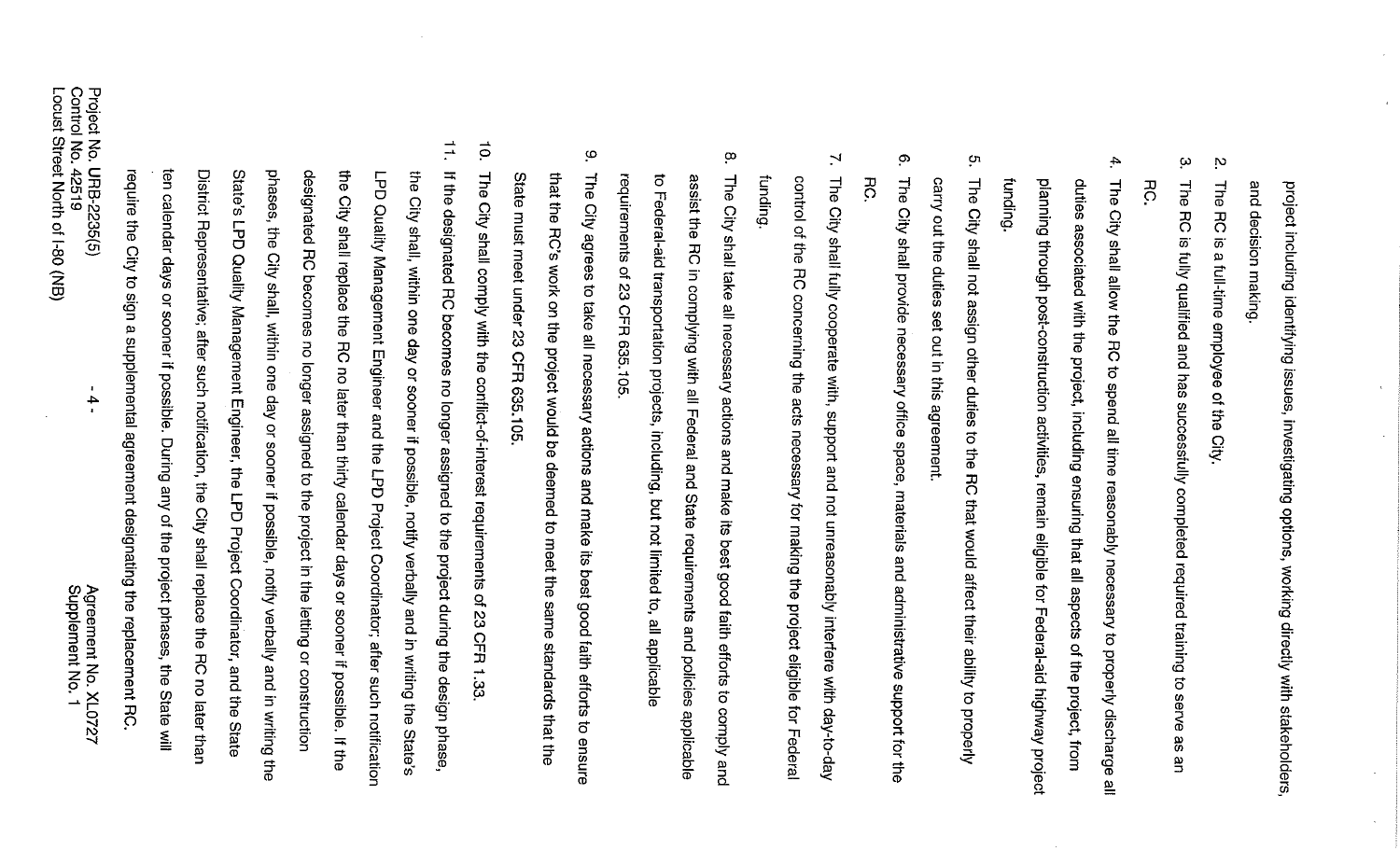- $\vec{p}$ those ₹ any costs or expenses the State has incurred for the project, including but not limited to, agents or representatives result in a finding that a project is ineligible for Federal funding, Federal funding for the project. In the event that the acts or omissions of RC, the City or its failure to meet any eligibility requirements for Federal funding may result in the loss of all meeting all post-construction environmental commitments. requirements and policies applicable to Federal-aid highway projects. The City agrees that it is ultimately responsible for complying with all Federal and State City will be required to repay the State some or all previously paid Federal funds and costs for the ದ<br>ನ The City understands that This includes
- **The** City understands that the following are the duties i of the  $\overline{5}$

 $\Omega$ 

- $\overline{\phantom{a}}^{\phantom{a}+}$ <u>O</u>lty Serve as the City's contact for issues or inquiries for Federal-aid projects assigned by the
- Ņ are followed during the development and construction of the project. Ensure that all applicable Federal, State and local laws, regulations, policies and guidelines
- $\omega$ Know and follow the State's LPA Guidelines Manual for Federal-Aid Projects
- $4.$ Have directly with stakeholders, and decision making active day-to-day involvement in identifying issues, investigating options, working
- <u>ហ</u> licensed in the State of Nebraska (reference Neb.Rev.Stat. §81-3445). the State of Nebraska or a person under direct supervision of a professional engineer prepared and the construction has been observed by a professional engineer licensed professional licensed engineer in the State of Nebraska, and that estimates have been Ensure that the project plans and specifications are sealed, signed and dated by  $\omega$  $\Xi$
- $\infty$ any extended staff dedicated to the project such as consulting engineers related decisions, on behalf of the City, which includes the City's governing body, staff and Competently manage and coordinate the project day-to-day operations, including all project
- $\mathbf{r}$ Ensure that project documents are thoroughly checked, reviewed and have had quality control measures applied, prior to submitting to the State and/or FHWA.
- $\infty$ Monitor the progress and schedule of the project and be responsible for ensuring that the project is completed on time in accordance with established milestone dates
- $\ddot{\circ}$ Notify and invite the State to all coordination meetings, environmental scoping meetings Plan-In-Hand review, public meetings/hearings
- $\vec{0}$ Keep the State informed of all project issues
- $\overrightarrow{+}$ Arrange preconstruction conference

**o**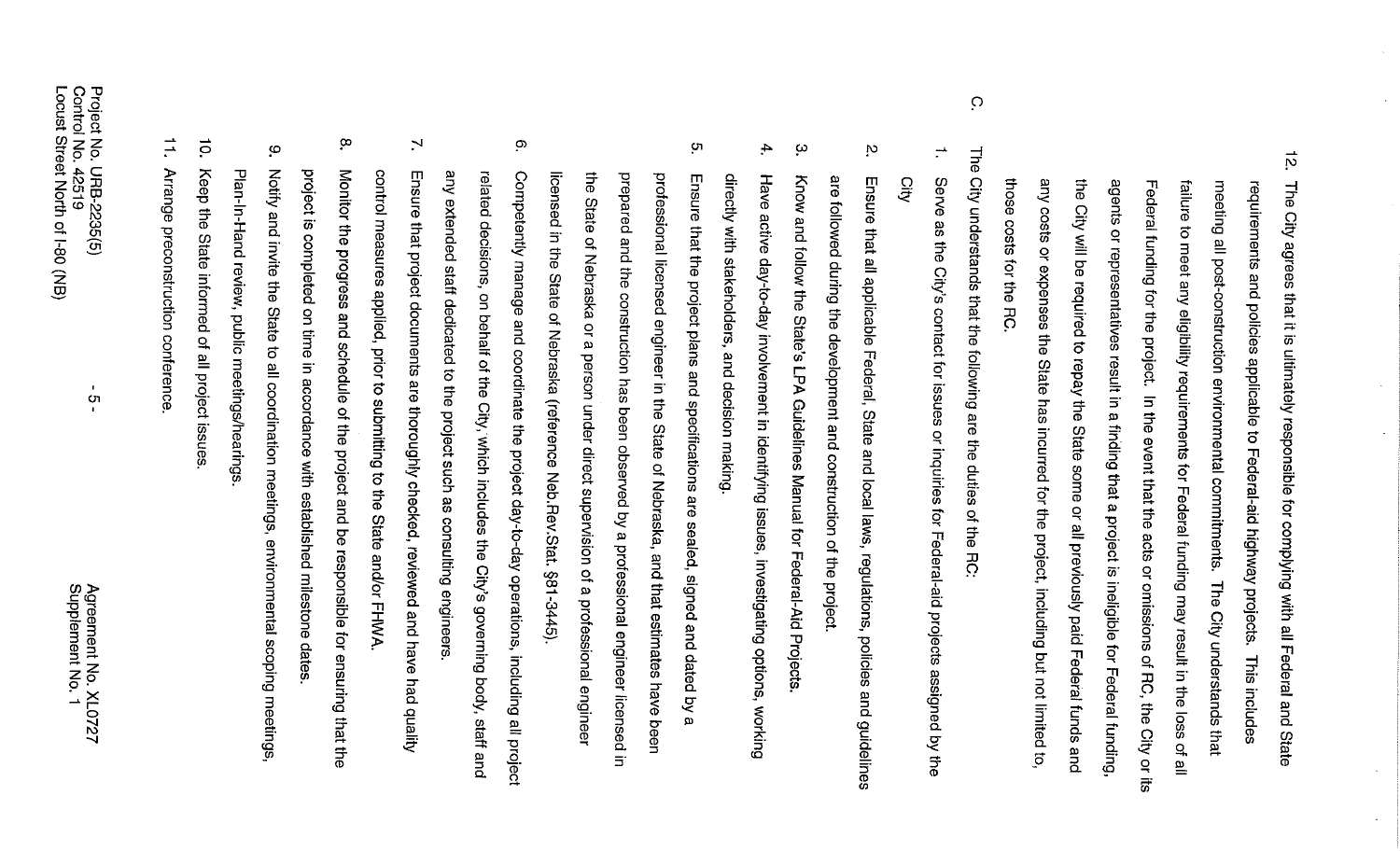| Agreement No. XL0727<br>Supplement No. 1                                                    | Project No. URB-2235(5)<br>Control No. 42519<br>Locust<br>Street<br>North of I-80<br>$\overline{\mathbf{g}}$<br>$\infty$ |
|---------------------------------------------------------------------------------------------|--------------------------------------------------------------------------------------------------------------------------|
| When the actual construction contract award                                                 | may<br>be pigher or lower than this estimate.                                                                            |
| ARRA funds, however; this is a preliminary estimate and the final award                     | estimated to be                                                                                                          |
| Ω.                                                                                          | Transportation Plan, and has an overall cost estimate of \$4,600,601 of which \$4,424,626                                |
| URB-2035(5) that is included in the<br>Statewide                                            | 4.<br>This investment will be used for Project No.                                                                       |
|                                                                                             | of taxpayer dollars.                                                                                                     |
| City accepts the responsibility that this infrastructure investment is an appropriate use   | $\sim$<br><b>The</b>                                                                                                     |
|                                                                                             | Ņ<br>The investment has received the full review and vetting as required by law.                                         |
|                                                                                             | times                                                                                                                    |
| a qualified, full time public employee to be the RC<br>of the project at all                | The City will provide                                                                                                    |
|                                                                                             | follows                                                                                                                  |
| of ARRA as                                                                                  | <b>SECTION 6.</b><br>The City further certifies that this project meets the requirements                                 |
|                                                                                             | compared<br>$\vec{\sigma}$<br>other potential ARRA projects                                                              |
|                                                                                             | not authorized by FHWA for any reason, including the perceived priority of this project                                  |
|                                                                                             | available for this project, or (3) despite the existence of unobligated ARRA funds, the project is                       |
| are not                                                                                     | reason<br>to be ineligible for ARRA funding, (2) after eligibility is determined, ARRA funds                             |
| Aue                                                                                         | supplemental agreement is null and void in the event that (1) the project is determined for                              |
| The City understands this                                                                   | the project may be determined eligible for ARRA funding.                                                                 |
|                                                                                             | agrees<br>$\sigma$<br>develop this project in an effort to meet all federal and state eligibility requirements so        |
| of eligibility is determined,<br>당.<br>이<br><b>Qity</b>                                     | availability of remaining unobligated ARRA funds<br>at the time                                                          |
|                                                                                             | <b>SECTION 5.</b><br>Acknowledging the necessity for prioritizing of funding, and the unknown                            |
|                                                                                             | Right-of-Way phases                                                                                                      |
| and                                                                                         | Federal Surface Transportation Program funds will be used to pay preliminary engineering                                 |
|                                                                                             | <b>SECTION 4.</b><br>ARRA funds cannot be used for preliminary engineering or Right-of-Way phases                        |
|                                                                                             | ਕ੍ਰੋ<br>Federal-aid projects                                                                                             |
| as specified in the State's<br>LPA Guidelines Manual                                        | ∸<br>$\infty$<br>Fulfill continuing education requirements                                                               |
|                                                                                             | $\overrightarrow{2}$<br>Attend all required training including the annual workshop                                       |
| gets what it is paying for.                                                                 | $\vec{\circ}$<br>Serve<br>8<br>a steward of the public funds, i.e. ensure that the public                                |
|                                                                                             | implemented for the project.                                                                                             |
| and                                                                                         | ίŋ<br>Ensure that proper construction management processes have been developed                                           |
| the magnitude and complexity of the project                                                 | frequency commensurate with                                                                                              |
| representative, and to visit the project site during construction                           | $\ddot{4}.$<br>Properly<br>serve<br>as the<br><b>City's</b>                                                              |
|                                                                                             | $\vec{\omega}$<br>Prepare contractor change orders and supplemental agreements                                           |
|                                                                                             | dates<br>and other scheduled construction milestones                                                                     |
| Keep the State's District Construction Representative informed of project start, and ending | $\vec{p}$                                                                                                                |

 $\frac{1}{\sqrt{2}}$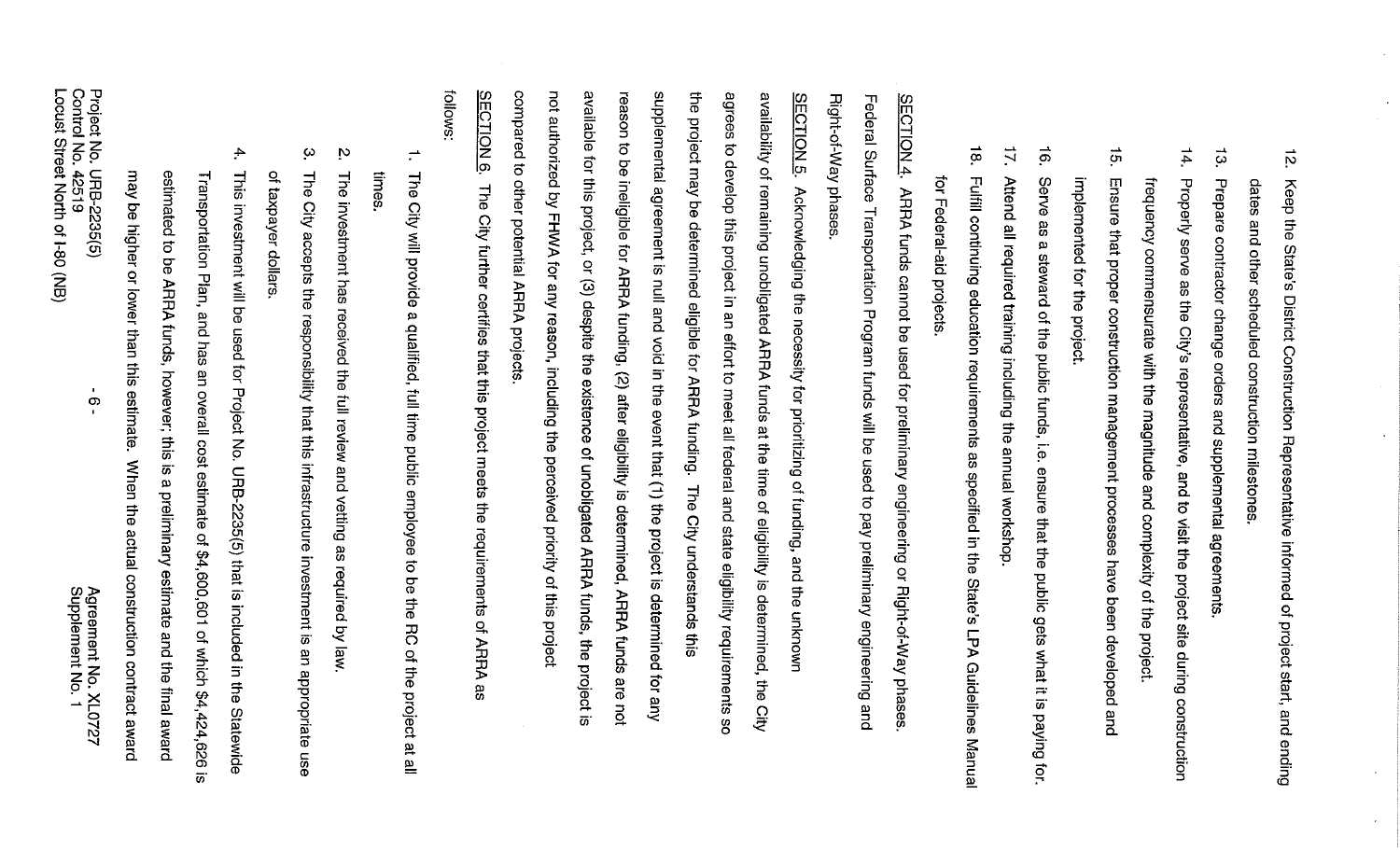ă amount is known, a supplemental agreement with the capped amount of ARRA funds will executed between the City and the State

 $\ddot{\phantom{a}}$ 

 $\mathbf{r}$ 

- ò. The Federal ARRA share of the project is to be 100 percent of the capped ARRA amount, award amount, plus a flat fee of \$2500 for ARRA audits which includes the awarded construction amount and the construction engineering. allowable construction engineering cost will be 13 percent of the capped construction **The**
- $\infty$ construction engineering amounts The City's share of the project is 100 percent of all costs over the capped construction and
- $\mathcal{N}$ **The** provide Federal Stimulus or State funds unless all ARRA reporting requirements are met and any funds already paid out by the City will not be reimbursed City shall follow ARRA reporting requirements and agrees that the State will not
- SECTION<sub>7</sub> The State will pay the contractor and consultant directly as follows
- $\blacktriangleright$ software and must be approved by the City's Responsible Charge before payment to the Contractor can be made by the State. Progress invoices and final invoices shall be prepared by the City using SiteManager All project contractor construction costs will be paid directly to the contractor by the State
- ā directly to the consultant for the preliminary engineering. Project Development Division for payment processing. The State will make payment preliminary engineering invoice and the progress report to the State's Planning and engineering invoice and progress report to the State's Local Projects Division Project **The** Coordinator. City's Responsible Charge shall submit the City's approved preliminary The Local Projects Division Project Coordinator will forward the approved
- $\Omega$  $\vec{\sigma}$ State's Local Projects Division Project Coordinator. The State will make payment directly Planning and Project Development Division for payment processing with a copy to the State Representative will forward the approved invoice and progress report to the State's payment, with a copy to the State's Local Projects Division Project Coordinator. engineering invoice and progress report to the State Representative for approval of The City's Responsible Charge shall submit the City's approved construction the consultant for the construction engineering **The**

with the construction, and the authorization occurred after February 17, 2009, then it is eligible for ARRA funds ARRA funds and will be paid with 100 percent City funds. If eligible utility work is authorized **SECTION 8.** Any eligible utility work authorized prior to construction will not be eligible for

 $\overline{\phantom{0}}$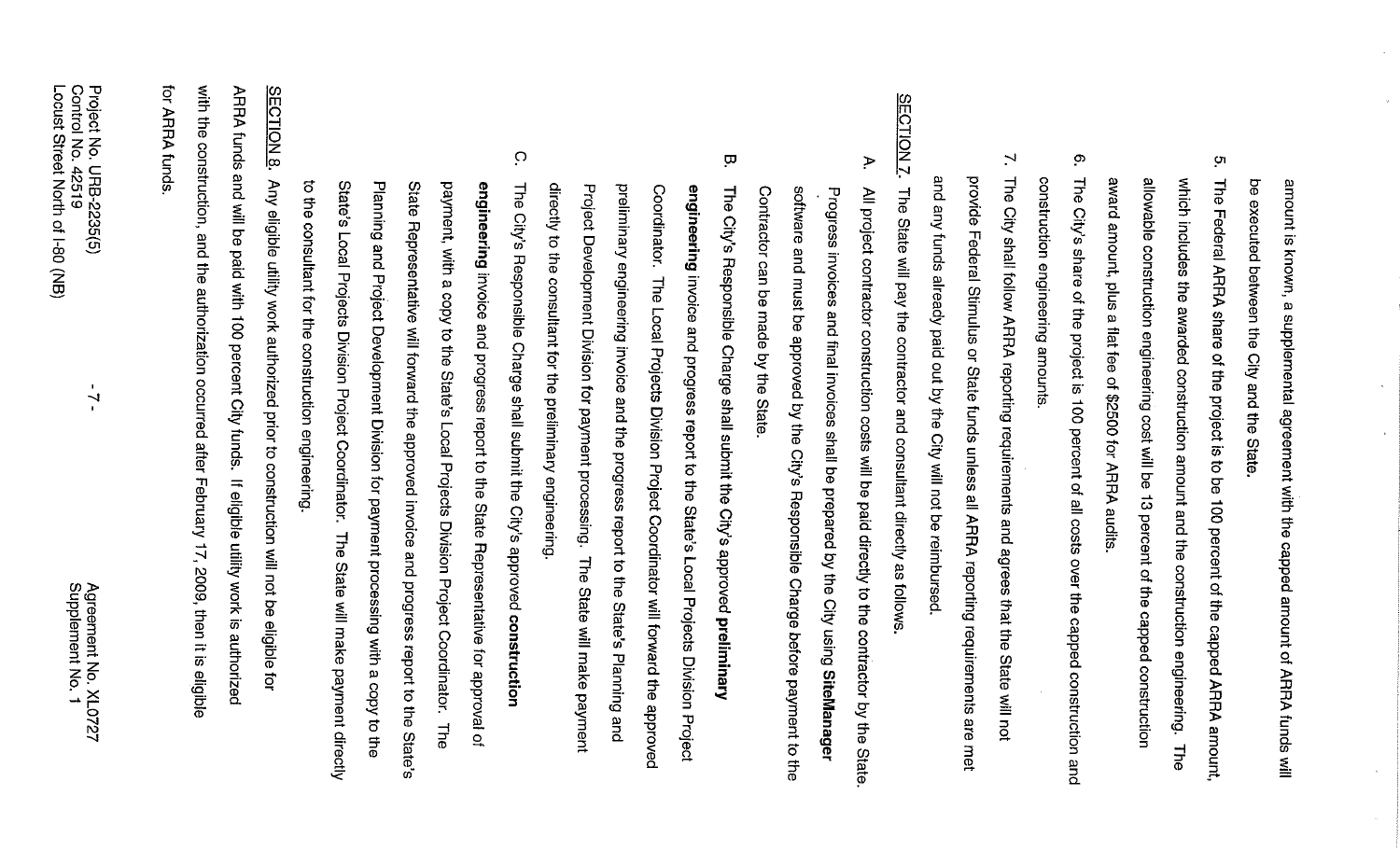final settlement between the State and the City will be the difference between: accepts the project and the final costs have been determined by the **SECTION 9** The final settlement between the State and the City will be made after the State State **The** amount of the

 $\overline{\phantom{a}}$ 

 $\widehat{e}$ the net expenditure by the City for actual items

 $\rightleftarrows$ 

- $\widehat{\sigma}$ plus the value of work performed by the City based upon agreed I prices
- $\widehat{\odot}$ less previous payments by the State to the City
- $\mathbf{D}$ **The** City share of the project costs.

after the difference. that determination has been made. If (2) is greater than (1), the State will bill the City If (1) is greater than (2), the State will pay to the City the difference within thirty days The City agrees to pay the amount of such bill within thirty days of receipt. iot

Q, project and the City agrees to pay such invoices with thirty days of their receipt. The City share discretion, initiate progress invoices for costs incurred by the State during the progression of the part of the cost of the project to be paid out of the City and Federal funds. the total project cost will be all costs not paid for by Federal funds Costs incurred by the State with respect to the entire project must be considered as The State may at its  $\boldsymbol{\omega}$ 

be applied to determine the allowable costs incurred by the City under this agreement. The criteria contained in Part 31 of the Federal Acquisition Regulation System (48 CFR  $\frac{1}{21}$  will

DR Form 299 is signed by the City, and the State, the project will be considered to be complete and no other costs or expenditures will be considered. Materials Certification" with the State, and both the City and the State must sign it. The City shall complete a State DR Form 299, "Notification of Project Completion Once the and

concurred in and signed by the City prior to State award. selection of the lowest responsible bidder and the awarding of a contract or contracts must be Local advertise, conduct a letting and receive bids for the City on the contemplated improvement. snitus final plans package (100 percent full size plans, specifications, summary of quantity sheets, SECTION 10. Prior to advertising for bids, the City shall submit a Right-of-Way Certificate Project Division Urban Engineer for review. of utilities, environmental permits, and other PS&E required documents) to the State's The State and City agree the State will and **The** 

officer of the City and State alter any of the terms in this forth herein. representations were made or relied upon by the City and State other than those expressly set SECTION 11 No agent, employee or other representative of the City and State is empowered This agreement contains the entire agreement of the City and State. agreement unless done in writing and signed by an authorized  $rac{1}{5}$  $\vec{c}$ 

 $\infty$ 

Agreement No. X<br>Supplement No. XL0727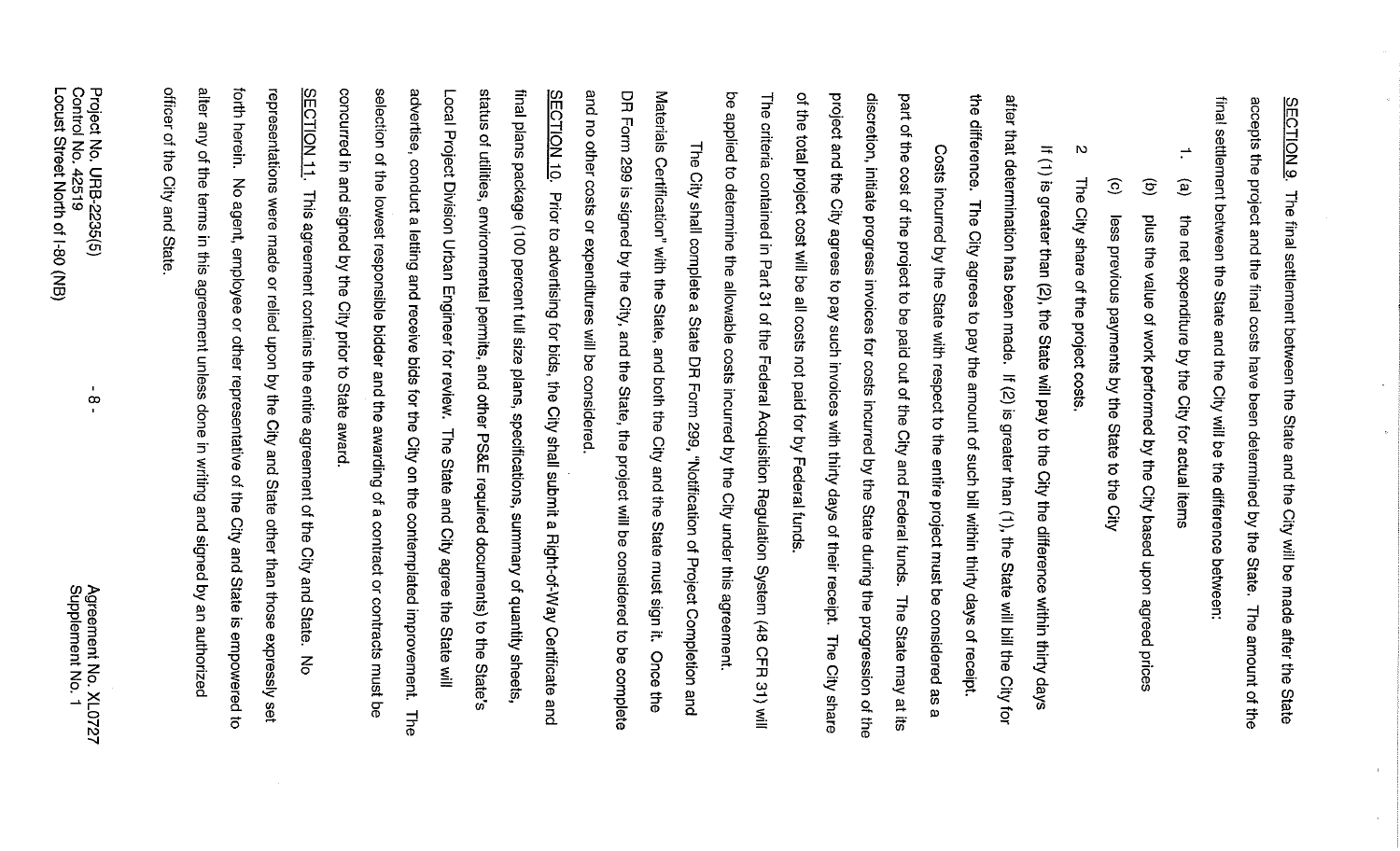| Project No. URB-2235(5)<br>Control No. 42519<br>Locust Street North of I-80 (NB)<br>$\mathbf{f}$<br>$\circ$ | RECOMMENDED:<br>Wesley Wahlgren, P.E.<br>District 4 Engineer<br><b>LLD11-NS</b><br>$\mathcal{L}$ | City Clerk<br>EXECUTED by the State this<br>$\sim$                                          | RaNae<br>WITNESS:<br>executed by their proper officials thereunto duly authorized as of the dates below indicated.<br>2007, shall remain in full force and effect.<br>conditions of the agreement executed by the City June 14, 2007 and by the State June 19,<br><b>SECTION 12.</b><br>Edwards<br>IN WITNESS WHEREOF, the Parties hereto have caused these presents to<br>EXECUTED by the City this |
|-------------------------------------------------------------------------------------------------------------|--------------------------------------------------------------------------------------------------|---------------------------------------------------------------------------------------------|------------------------------------------------------------------------------------------------------------------------------------------------------------------------------------------------------------------------------------------------------------------------------------------------------------------------------------------------------------------------------------------------------|
| Agreement No. XLO<br>Supplement No. 1<br><b>ZZZO</b>                                                        | Local Projects Engineer                                                                          | day of<br>STATE OF NEBRASKA<br>DEPARTMENT OF ROADS<br>Jim Wilkinson, P.E.<br>Mayor<br>2009. | Except as specifically amended by this supplemental agreement, all terms and<br>day of<br>Margaret Hornady<br><b>CITY OF</b><br><b>GRAND ISLAND</b><br>2009.<br>9<br>8                                                                                                                                                                                                                               |
|                                                                                                             |                                                                                                  |                                                                                             |                                                                                                                                                                                                                                                                                                                                                                                                      |

 $\mathcal{A}^{\mathcal{A}}$ 

 $\mathcal{L}_{\mathcal{L}}$ 

 $\alpha$ 

 $\frac{1}{2}$ 

 $\epsilon$ 

 $\epsilon$ 

 $\sim 10^6$ 

 $\sim 10^{-1}$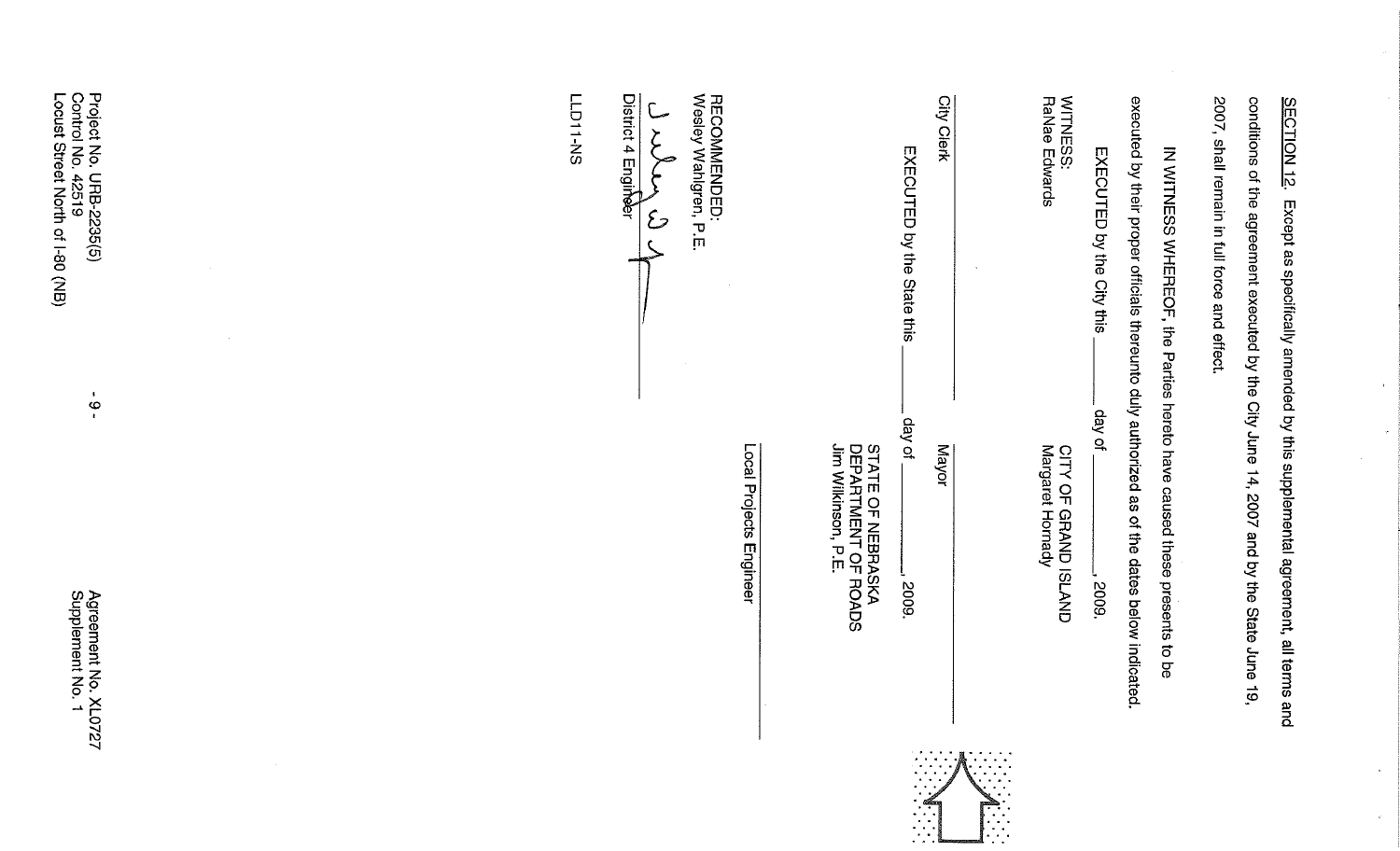#### R E S O L U T I O N 2009-310

WHEREAS, the City of Grand Island is widening South Locust Street using American Recovery and Reinvestment Act (ARRA) Funds; and

WHEREAS, for such work the State and City entered into an agreement; and

WHEREAS, on July 28, 2009, by Resolution 2009-180 the Grand Island City Council approved Supplemental Agreement Number 1 to the original agreement; and

WHEREAS, the initial Supplemental Agreement Number 1 has become null and void due to required additonal information; and

WHEREAS, it is now necessary to amend the original Supplemental Agreement Number 1 to allow Federal Stimulus Funds to be used toward the construction phase of the project, modify the estimated project cost, update the bid letting responsibilities and designate a Responsible Charge individual; and

WHEREAS, the construction cost is estimated to be \$4,012,600.00, all of which is proposed to be ARRA Funds; and

WHEREAS, the City's share of the project is to be 100% of the design and preliminary engineering, and all other costs over the capped construction and construction engineering amounts, and

WHEREAS, David Goedeken has been designated as the Responsible Charge for such project; and

WHEREAS, Supplemental Agreement No. 1 with the Nebraska Department of Roads is required to proceed with this project.

NOW, THEREFORE, BE IT RESOLVED BY THE MAYOR AND COUNCIL OF THE CITY OF GRAND ISLAND, NEBRASKA, that the supplemental agreement number 1 with the Nebraska Department of Roads to amend the original agreement for the widening of South Locust Street is hereby approved.

BE IT FURTHER RESOLVED, that the Mayor is hereby authorized and directed to execute such agreement on behalf of the City of Grand Island.

- - -

Approved as to Form  $\pi$ November 25, 2009 ¤ City Attorney